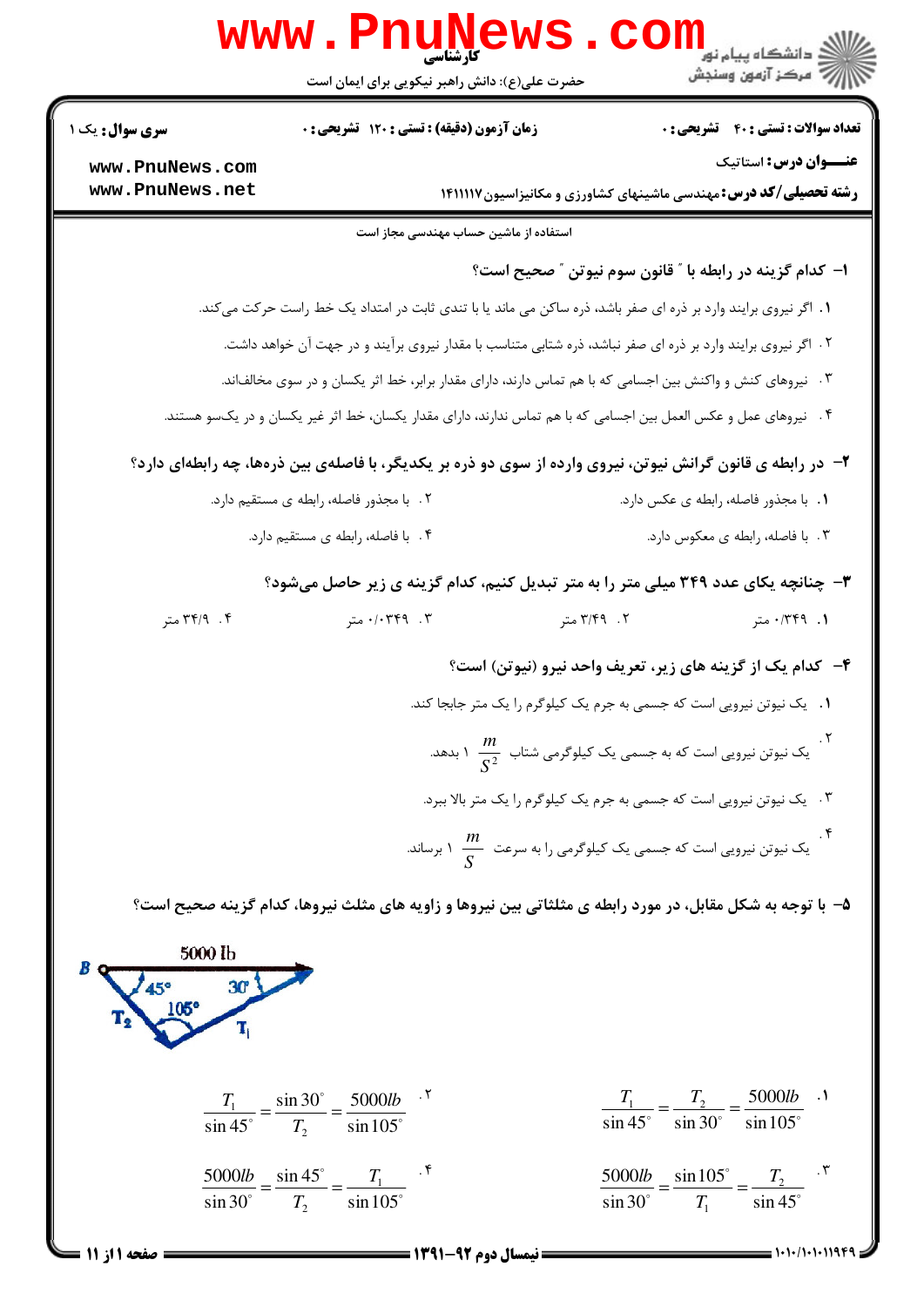|                                                                                                                                                                                                                                                                                                                                       | www.PnuNews.com<br>حضرت علی(ع): دانش راهبر نیکویی برای ایمان است                                                                            |                         | ، دانشگاه پیام نو <mark>ر</mark><br>7 مرڪز آزمون وسنڊش        |  |  |  |
|---------------------------------------------------------------------------------------------------------------------------------------------------------------------------------------------------------------------------------------------------------------------------------------------------------------------------------------|---------------------------------------------------------------------------------------------------------------------------------------------|-------------------------|---------------------------------------------------------------|--|--|--|
| <b>سری سوال :</b> ۱ یک                                                                                                                                                                                                                                                                                                                | <b>زمان آزمون (دقیقه) : تستی : 120 تشریحی : 0</b>                                                                                           |                         | <b>تعداد سوالات : تستی : 40 قشریحی : 0</b>                    |  |  |  |
| www.PnuNews.com<br>www.PnuNews.net                                                                                                                                                                                                                                                                                                    | <b>عنـــوان درس:</b> استاتیک<br><b>رشته تحصیلی/کد درس: م</b> هندسی ماشینهای کشاورزی و مکانیزاسیون۱۴۱۱۱۱۷                                    |                         |                                                               |  |  |  |
| یبان شده است. زاویه ی این نیرو با افق چند درجه است؟ $F=700\stackrel{\rightarrow}{i}+1500\stackrel{\rightarrow}{j}$ نیرویی بصورت $^{-2}$                                                                                                                                                                                               |                                                                                                                                             |                         |                                                               |  |  |  |
| $\theta = 90^{\circ}$ .                                                                                                                                                                                                                                                                                                               | $\theta = 65^{\circ}$ .                                                                                                                     | $\theta = 45^{\circ}$ . | $\theta = 56^{\circ}$ .                                       |  |  |  |
| و نیروی $\vec{j}$ 75 $\vec{j}$ و $\vec{f_1}$ + 75 $\vec{j}$ + $\vec{f_2}$ + 9 $\vec{i}$ + 75 $\vec{j}$ + 9 $F_1$ = 130 $\vec{i}$ + 75 $\vec{j}$ + 9 $\vec{k}$                                                                                                                                                                         |                                                                                                                                             |                         |                                                               |  |  |  |
| $\overrightarrow{R}$ = -103 $\overrightarrow{i}$ + 48 $\overrightarrow{j}$ + $\overrightarrow{R}$ = 205 $\overrightarrow{i}$ + 48 $\overrightarrow{j}$ + $\overrightarrow{R}$ = 103 $\overrightarrow{i}$ + 150 $\overrightarrow{j}$ + $\overrightarrow{R}$ = 157 $\overrightarrow{i}$ + 0 $\overrightarrow{j}$ + $\overrightarrow{R}$ |                                                                                                                                             |                         |                                                               |  |  |  |
|                                                                                                                                                                                                                                                                                                                                       | $^{\circ}$ بزرگی نیروی $\stackrel{\rightarrow}{R} = 199.1 \stackrel{\rightarrow}{i} + 14.3 \stackrel{\rightarrow}{j}$ چقدر است $^{\bullet}$ |                         |                                                               |  |  |  |
| $\left  \overrightarrow{R} \right  = 91.6N$                                                                                                                                                                                                                                                                                           | $ \vec{R} $ = 991.6N $\cdot$ *                                                                                                              |                         | $ \vec{R}  = 99.6N$ $ \vec{R}  = 199.6N$ $\cdot$ <sup>1</sup> |  |  |  |
| $T_{AB}$<br>$40^\circ$<br>736 N<br>$60^{\circ}$                                                                                                                                                                                                                                                                                       |                                                                                                                                             |                         | ۹− با توجه به شکل مقابل، مقدار $T_{_{AB}}$ چقدر است؟          |  |  |  |
| $T_{AB} = 764N$ .                                                                                                                                                                                                                                                                                                                     | $T_{AB} = 746N$ .                                                                                                                           | $T_{AB} = 647N$ .       | $T_{AB} = 674N$ .                                             |  |  |  |
| ا- نیروی ۵۰۰ نیوتنی با محورهای x و y و z به ترتیب زوایای ۶۰ و ۴۵ و ۱۲۰ درجه را دارد. مولفههای $F_{_{x}}$ و $F_{_{y}}$ آن در $\cdot$<br>كدام گزينه بيان شده است؟                                                                                                                                                                       |                                                                                                                                             |                         |                                                               |  |  |  |
|                                                                                                                                                                                                                                                                                                                                       | $F_x = 250N, F_y = 354N, F_z = -520N$                                                                                                       |                         | $F_x = 520N, F_y = 534N, F_z = -520N$ .                       |  |  |  |
|                                                                                                                                                                                                                                                                                                                                       | $F_x = 250N, F_y = 354N, F_z = -250N$                                                                                                       |                         | $F_x = 520N, F_y = 354N, F_z = -250N$                         |  |  |  |
|                                                                                                                                                                                                                                                                                                                                       |                                                                                                                                             |                         | 11- شرط اساسی "اصل انتقال پذیری نیروها" چیست؟                 |  |  |  |
|                                                                                                                                                                                                                                                                                                                                       | ۲. دو نیرو دارای خط اثر متقاطع باشند                                                                                                        |                         | ۰۱ دو نیرو دارای خط اثر یکسان باشند                           |  |  |  |
|                                                                                                                                                                                                                                                                                                                                       | ۴. دو نیرو دارای خط اثر عمود بر هم باشند                                                                                                    |                         | ۰۳ دو نیرو دارای خط اثر موازی باشند                           |  |  |  |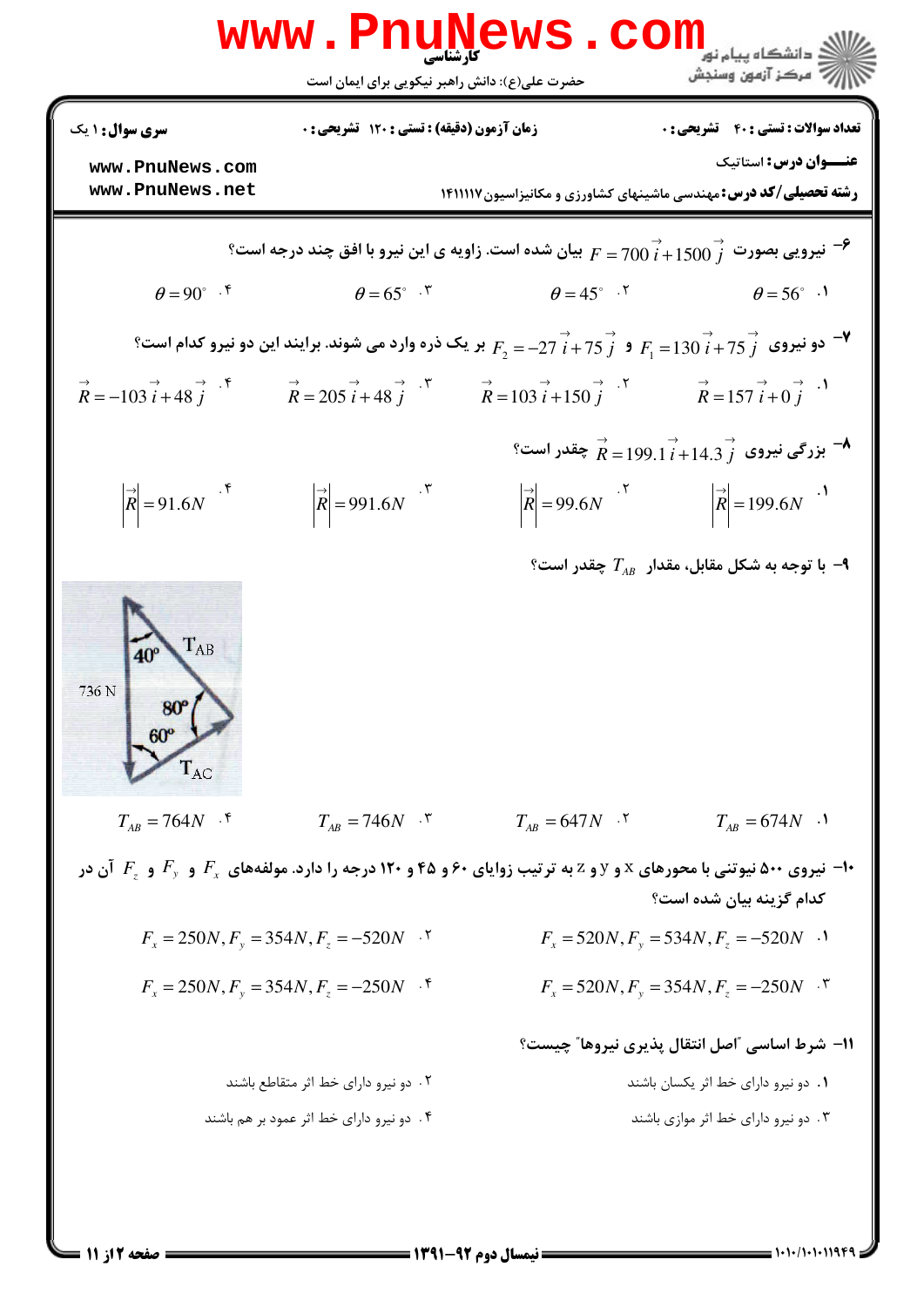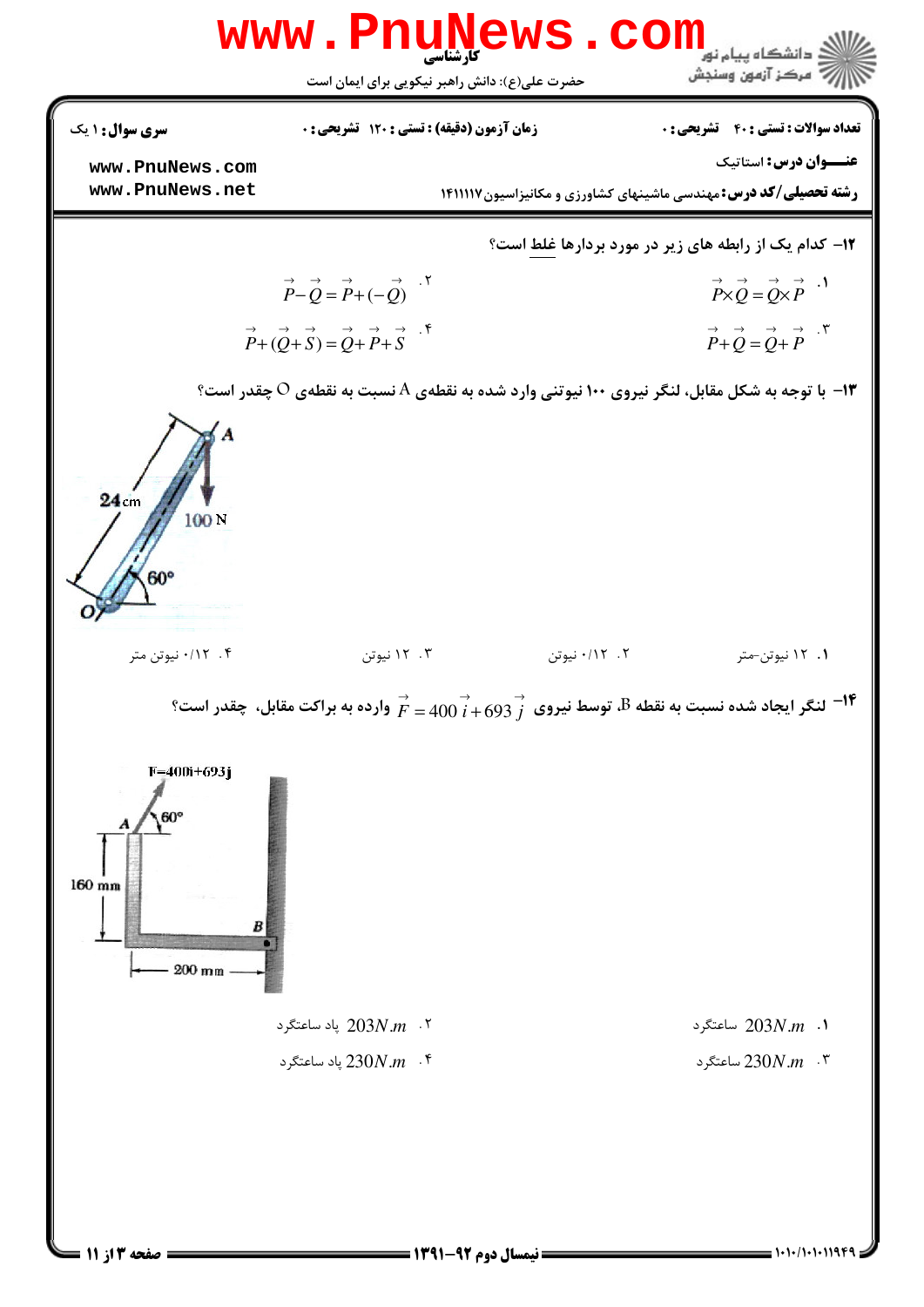|                                                                                        | www.PnuNews                                                                                               |                                                                           | ي<br>د انشگاه پيام نو <mark>ر</mark><br>7- مرکز آزمون وسنجش   |  |  |
|----------------------------------------------------------------------------------------|-----------------------------------------------------------------------------------------------------------|---------------------------------------------------------------------------|---------------------------------------------------------------|--|--|
|                                                                                        | حضرت علی(ع): دانش راهبر نیکویی برای ایمان است                                                             |                                                                           |                                                               |  |  |
| <b>سری سوال : ۱ یک</b>                                                                 | زمان آزمون (دقیقه) : تستی : ۱۲۰ تشریحی : ۰                                                                |                                                                           | <b>تعداد سوالات : تستي : 40 - تشريحي : 0</b>                  |  |  |
| www.PnuNews.com                                                                        |                                                                                                           |                                                                           | عنـــوان درس: استاتیک                                         |  |  |
| www.PnuNews.net                                                                        | <b>رشته تحصیلی/کد درس:</b> مهندسی ماشینهای کشاورزی و مکانیزاسیون۱۴۱۱۱۱۷                                   |                                                                           |                                                               |  |  |
|                                                                                        | 1۵– كدام گزينه تعريف صحيح لنگر كوپل است؟                                                                  |                                                                           |                                                               |  |  |
|                                                                                        | . دو نیروی F و F- با مقدار یکسان، خطوط اثر متقاطع و با سوی یکسان تشکیل کوپل میدهند.                       |                                                                           |                                                               |  |  |
| ۰۲ . دو نیروی F و F- با مقدار یکسان، خطوط اثر متقاطع و با سوی مخالف تشکیل کوپل میدهند. |                                                                                                           |                                                                           |                                                               |  |  |
|                                                                                        | ۰۳ دو نیروی F و F- با مقدار یکسان، خطوط اثر موازی و با سوی مخالف تشکیل کوپل میدهند.                       |                                                                           |                                                               |  |  |
|                                                                                        | ۰۴ دو نیروی F و F- با مقدار یکسان، خطوط اثر موازی و با سوی یکسان تشکیل کوپل میدهند.                       |                                                                           |                                                               |  |  |
|                                                                                        | ۱۶– کدام یک از عبارت های زیر کاملاً صحیح است؟                                                             |                                                                           |                                                               |  |  |
|                                                                                        |                                                                                                           | ۱. کوپل های هم صفحه یا در صفحات متقاطع، و با لنگرهای یکسان، هم ارز هستند. |                                                               |  |  |
|                                                                                        | ۲ . کوپل های هم صفحه یا در صفحات موازی، و دارای لنگر یکسان، هم ارز هستند.                                 |                                                                           |                                                               |  |  |
|                                                                                        | ۰۳ کوپل های هم صفحه یا در صفحات موازی، و با لنگرهای متفاوت، هم ارز هستند.                                 |                                                                           |                                                               |  |  |
|                                                                                        | ۰۴ کوپل های هم صفحه یا در صفحات متقاطع، و با لنگرهای متفاوت، هم ارز هستند.                                |                                                                           |                                                               |  |  |
|                                                                                        | ۱۷- چه تعداد معادله شرایط لازم و کافی برای تعادل جسم صلب را در حالت سه بعدی، بیان میکنند؟                 |                                                                           |                                                               |  |  |
| ۰۴ معادله                                                                              | ۰۳ . ۵ معادله                                                                                             | ۰۲ معادله                                                                 | ٠١. ٣ معادله                                                  |  |  |
|                                                                                        |                                                                                                           |                                                                           | <b>۱۸- خرپای شکل زیر از نظر استاتیکی دارای چه حالتی است</b> ؟ |  |  |
|                                                                                        |                                                                                                           |                                                                           |                                                               |  |  |
| ۰۴ نامعین استاتیکی                                                                     | ۰۳ معین استاتیکی                                                                                          | ۰۲ مقید استاتیکی                                                          | ٠١. نامقيد استاتيكى                                           |  |  |
|                                                                                        | ۱۹- هنگامیکه تعداد قیدهای ناشی از تکیهگاههای یک جسم صلب، از قیدهای مورد نیاز برای جلوگیری از حرکت جسم تحت |                                                                           |                                                               |  |  |
|                                                                                        | بارهای وارده، بیشتر باشد، در چنین حالتی واکنشهای تکیهگاهی را چه مینامیم؟                                  |                                                                           |                                                               |  |  |
| ۰۴ مقید نادرست                                                                         | ۰۳ مقید ناقص                                                                                              | ۰۲ معین استاتیکی                                                          | ٠١. نامعين استاتيكي                                           |  |  |
|                                                                                        |                                                                                                           |                                                                           |                                                               |  |  |
|                                                                                        |                                                                                                           |                                                                           |                                                               |  |  |
|                                                                                        |                                                                                                           |                                                                           |                                                               |  |  |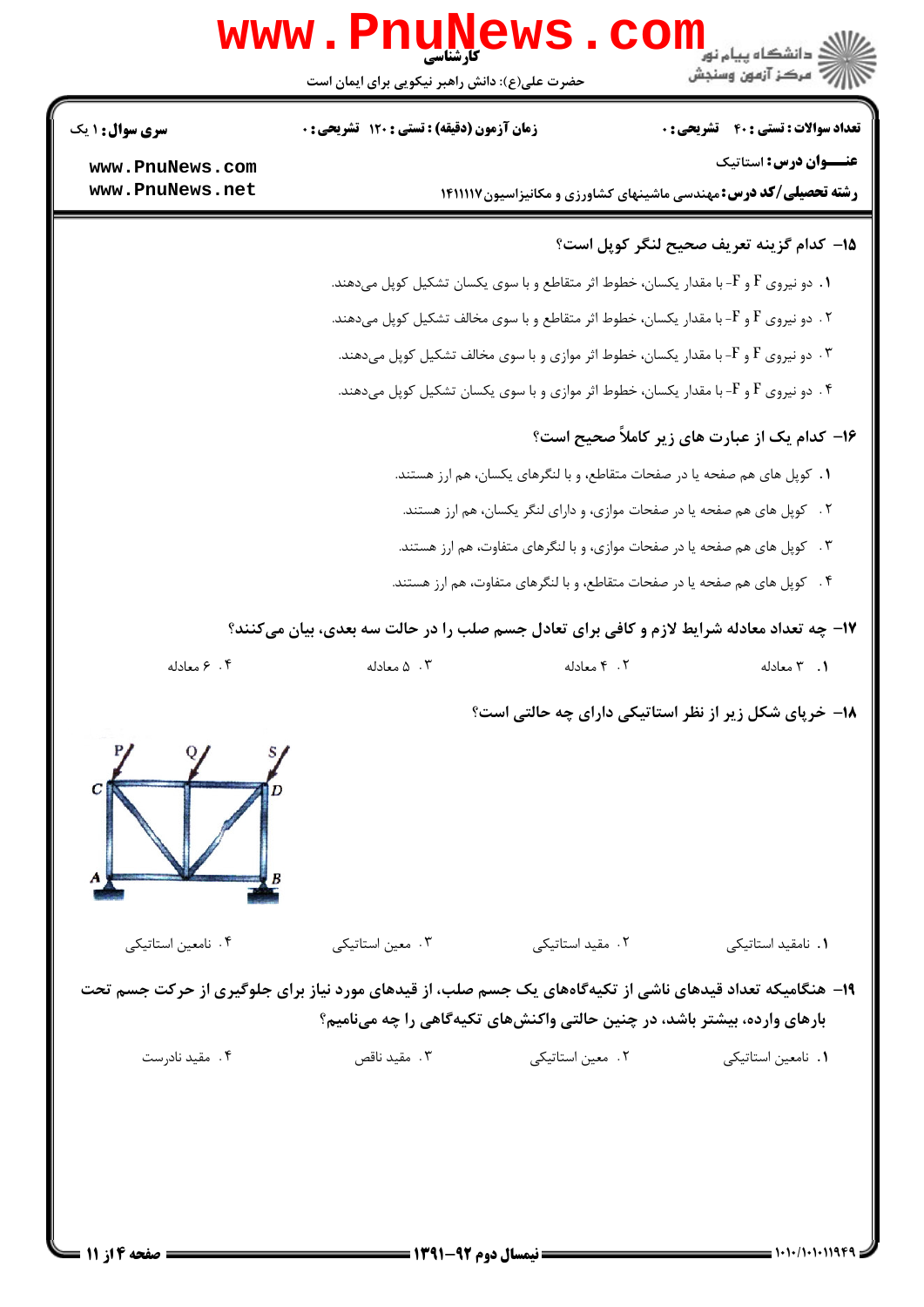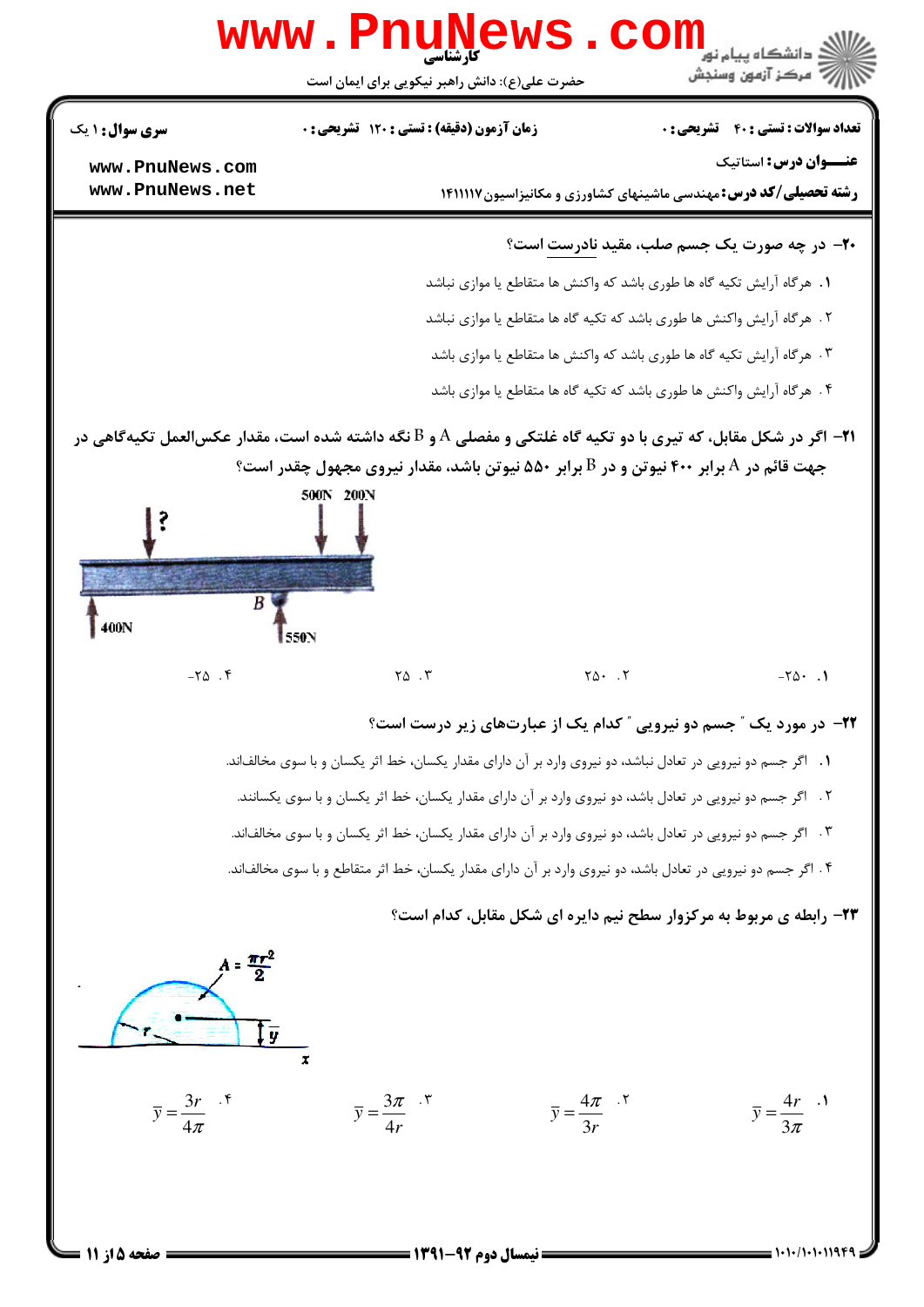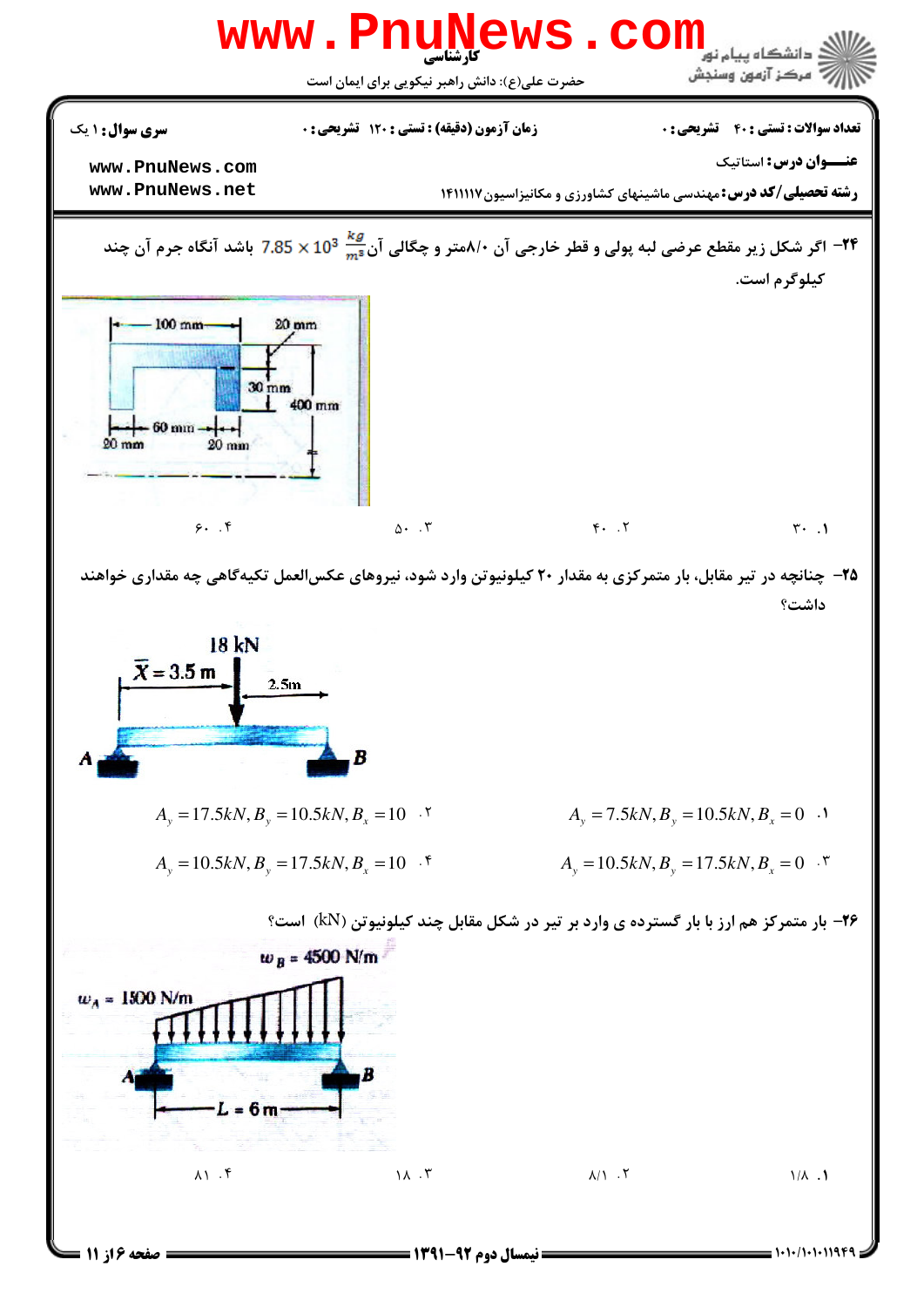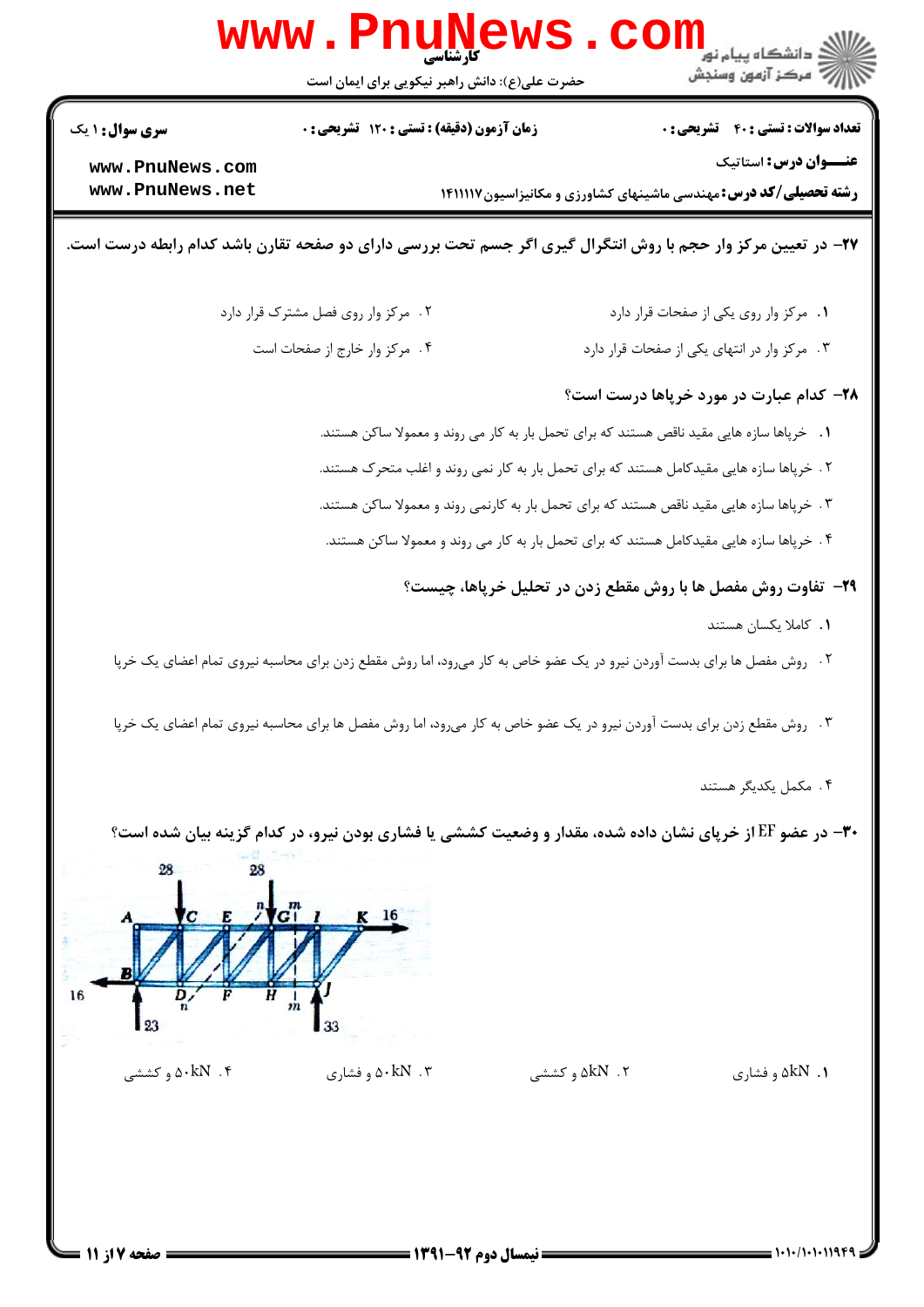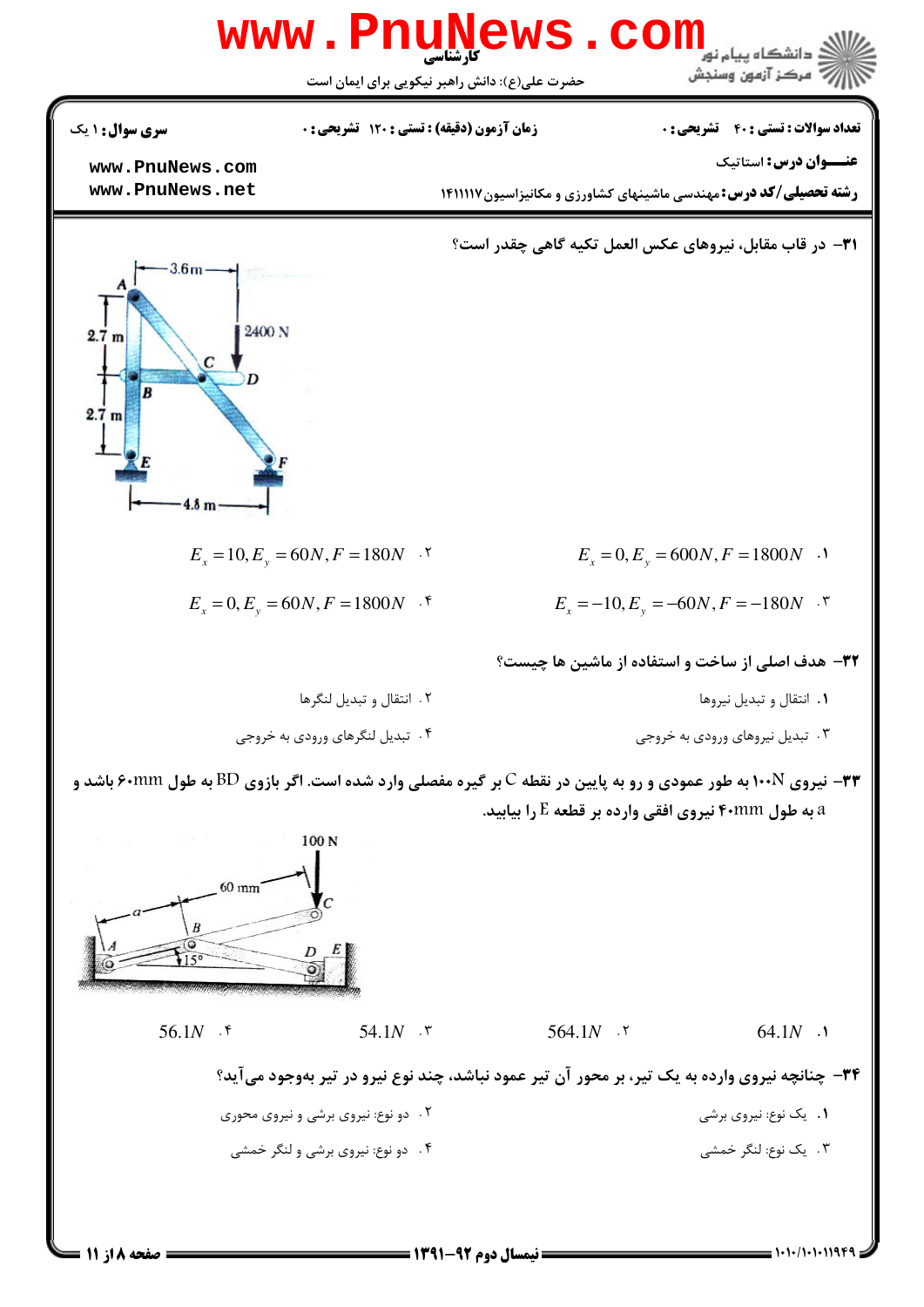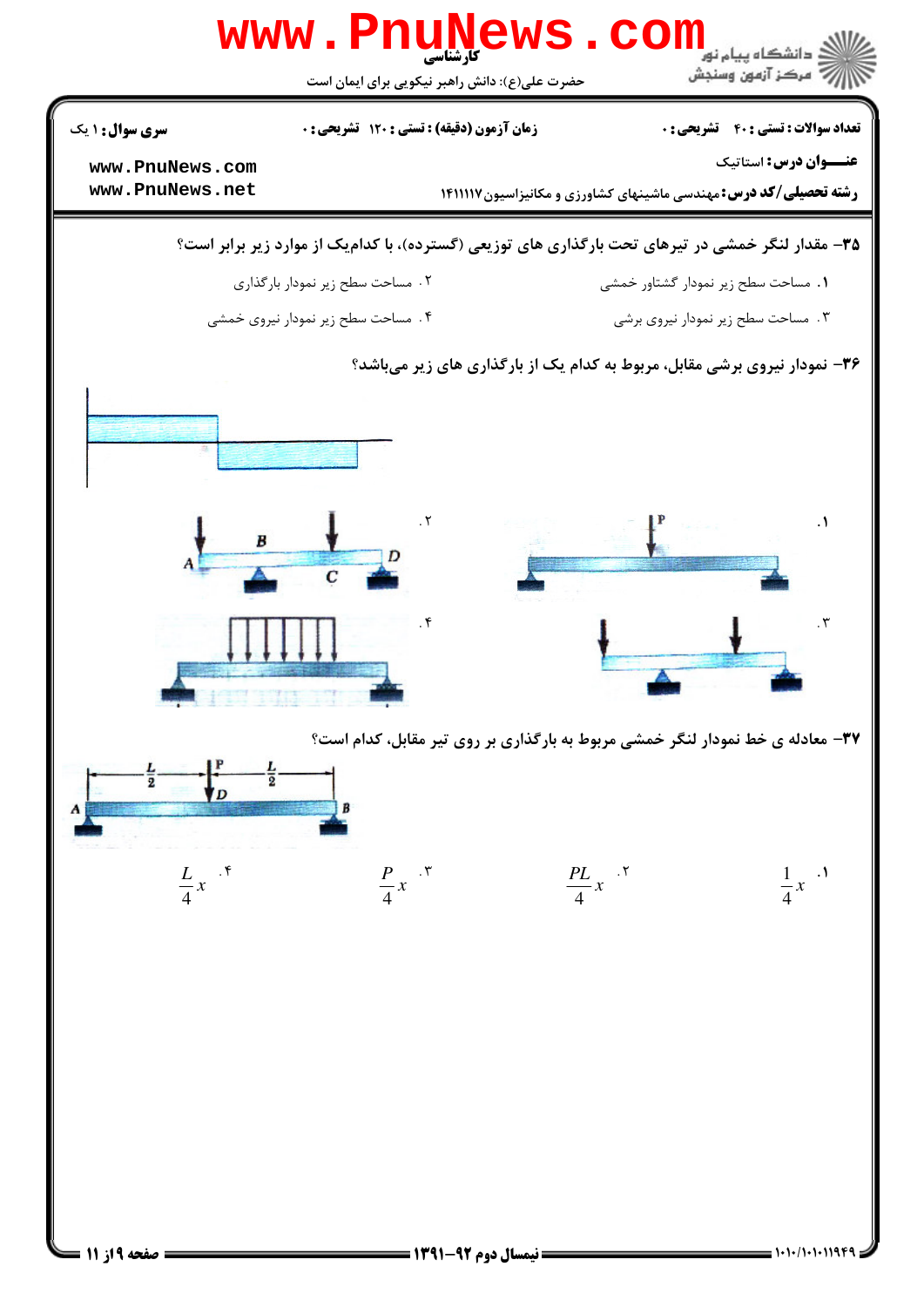